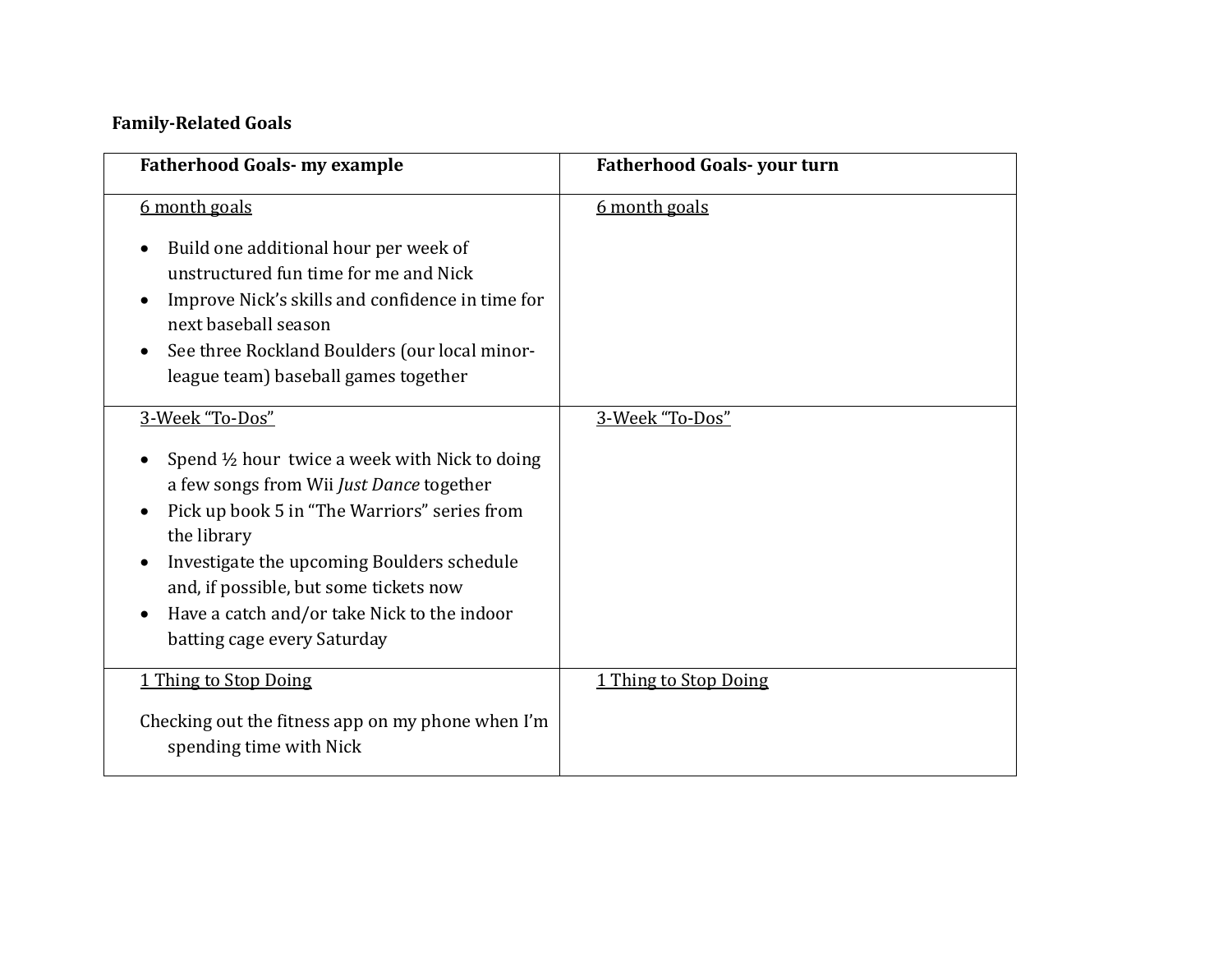| Relationship goals- my example                                                                                                                                                                                       | Relationship goals-your turn |
|----------------------------------------------------------------------------------------------------------------------------------------------------------------------------------------------------------------------|------------------------------|
| 6 month goals<br>See one movie a month together<br>On Fridays in which I don't have to be at the<br>office, steal two hours for a quick lunch date<br>Arrange for a couples night with a few of our<br>local friends | 6 month goals                |
| 3-Week "To-Dos"<br>Be more efficient working during the day so I<br>have more time to spend with Amy in the<br>evening<br>Shave more often so Amy will enjoy kissing me<br>more                                      | 3-Week "To-Dos"              |
| 1 Thing to Stop Doing<br>Stop "screen-sucking" at night by checking out the<br>latest on ESPN and sports blogs                                                                                                       | 1 Thing to Stop Doing        |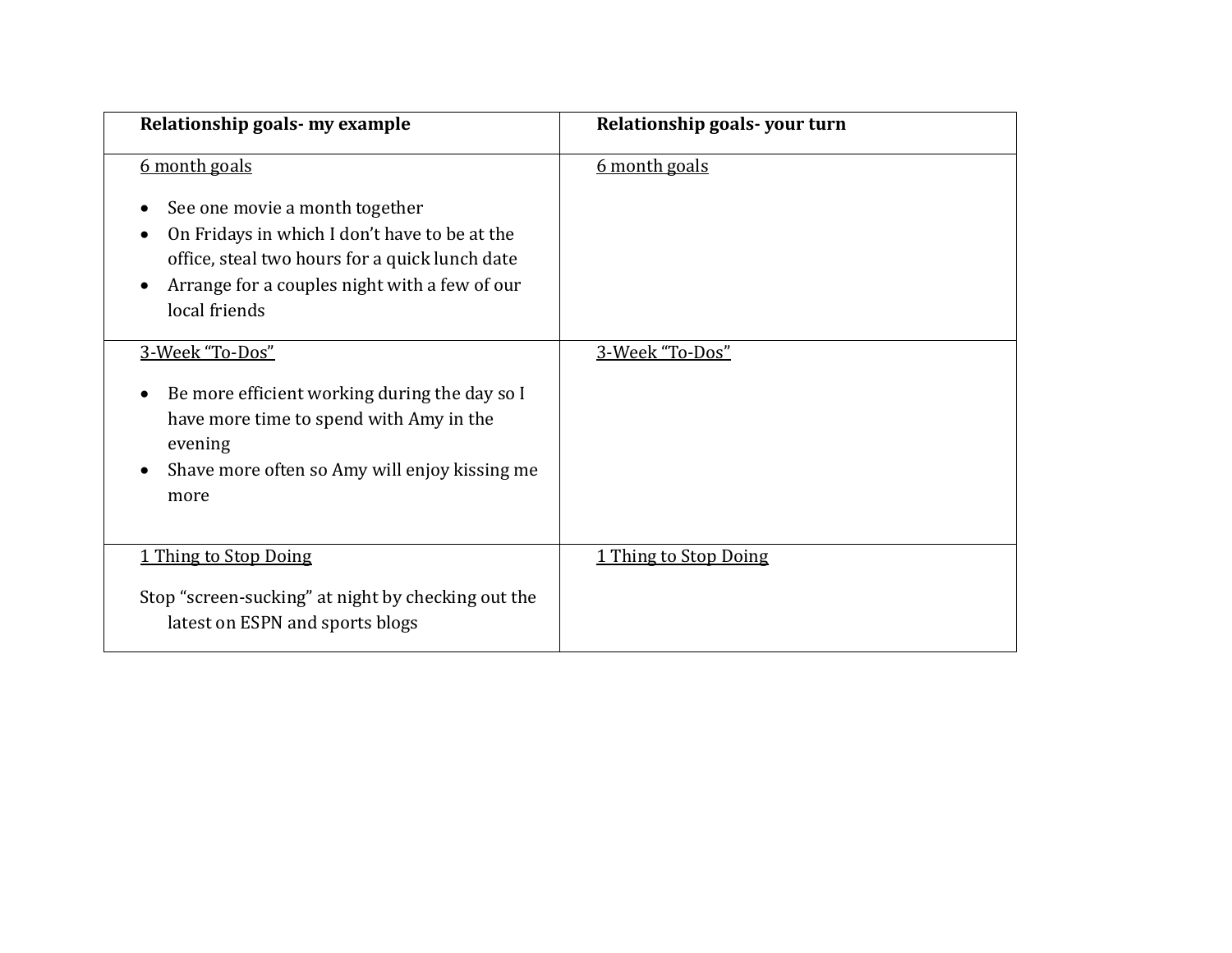| Friendship/Social goals | <b>Extended Family goals</b> |
|-------------------------|------------------------------|
| 6 month goals           | 6 month goals                |
| 3-Week "To-Dos"         | 3-Week "To-Dos"              |
| 1 Thing to Stop Doing   | 1 Thing to Stop Doing        |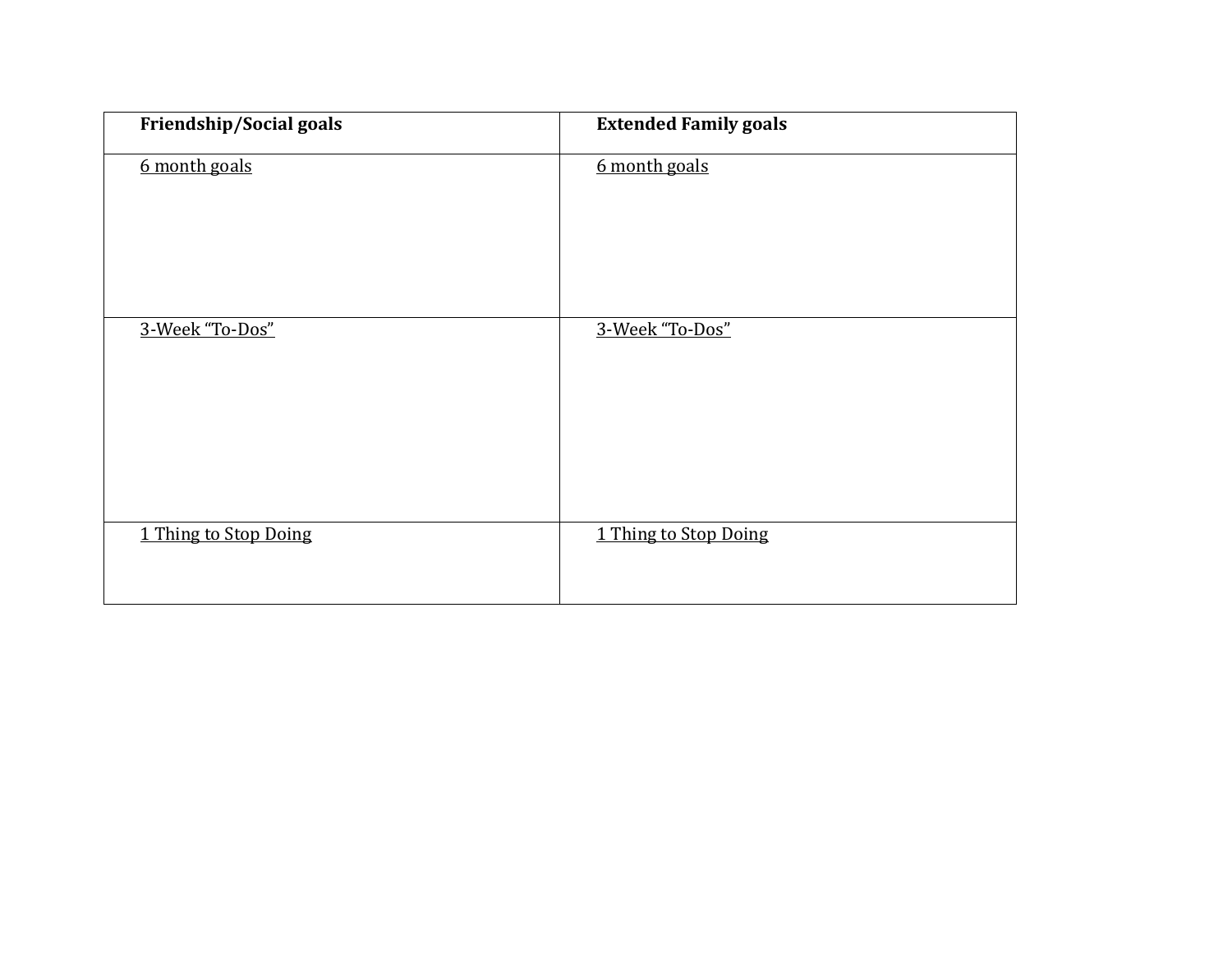| Health/Exercise goals | <b>Religious/Spiritual goals</b> |
|-----------------------|----------------------------------|
| 6 month goals         | 6 month goals                    |
| 3-Week "To-Dos"       | 3-Week "To-Dos"                  |
| 1 Thing to Stop Doing | 1 Thing to Stop Doing            |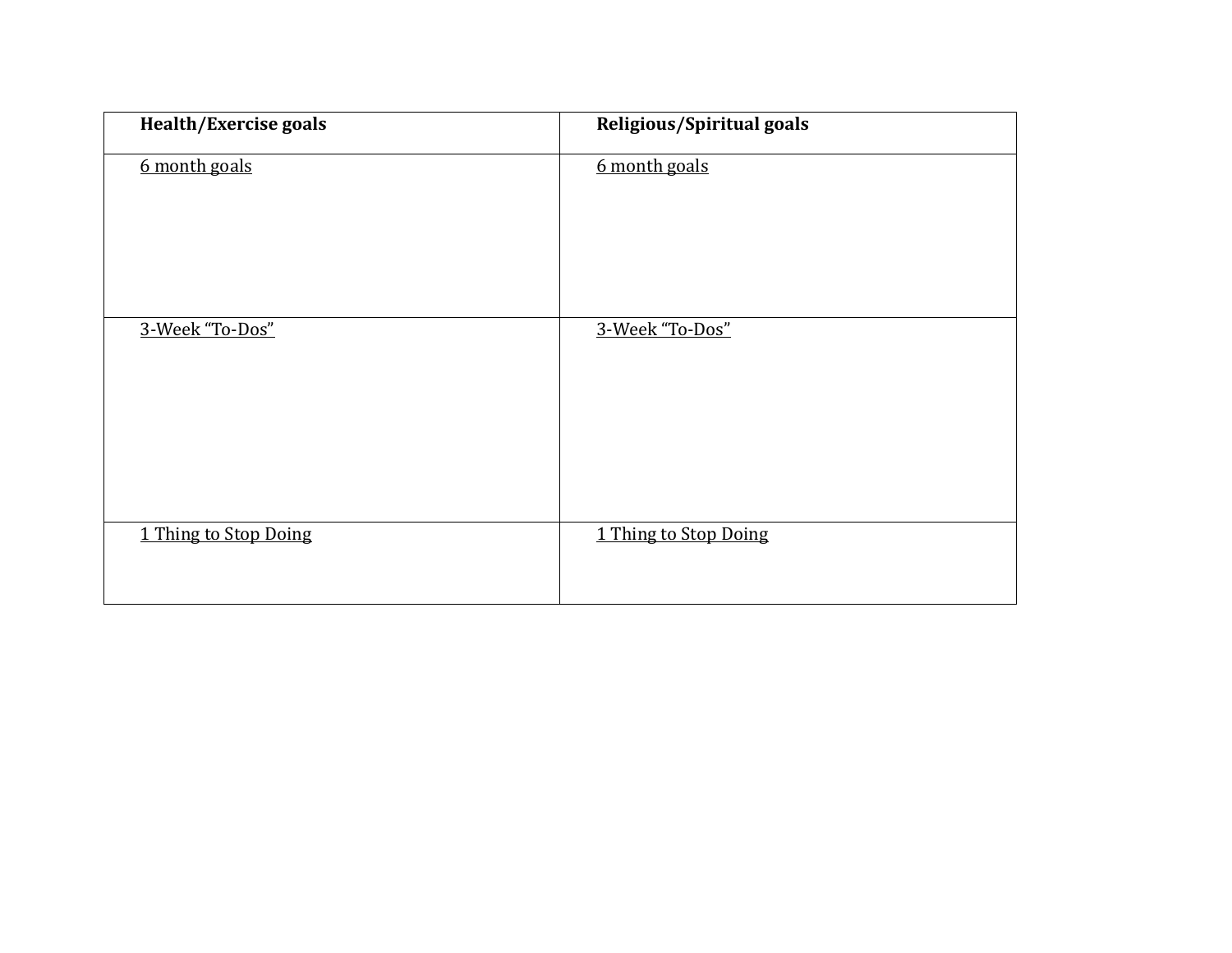|                 | Hobbies/interests/relaxation/renewal goals |
|-----------------|--------------------------------------------|
| 6 month goals   |                                            |
|                 |                                            |
|                 |                                            |
|                 |                                            |
| 3-Week "To-Dos" |                                            |
|                 |                                            |
|                 |                                            |
|                 |                                            |
|                 |                                            |
|                 | 1 Thing to Stop Doing                      |
|                 |                                            |
|                 |                                            |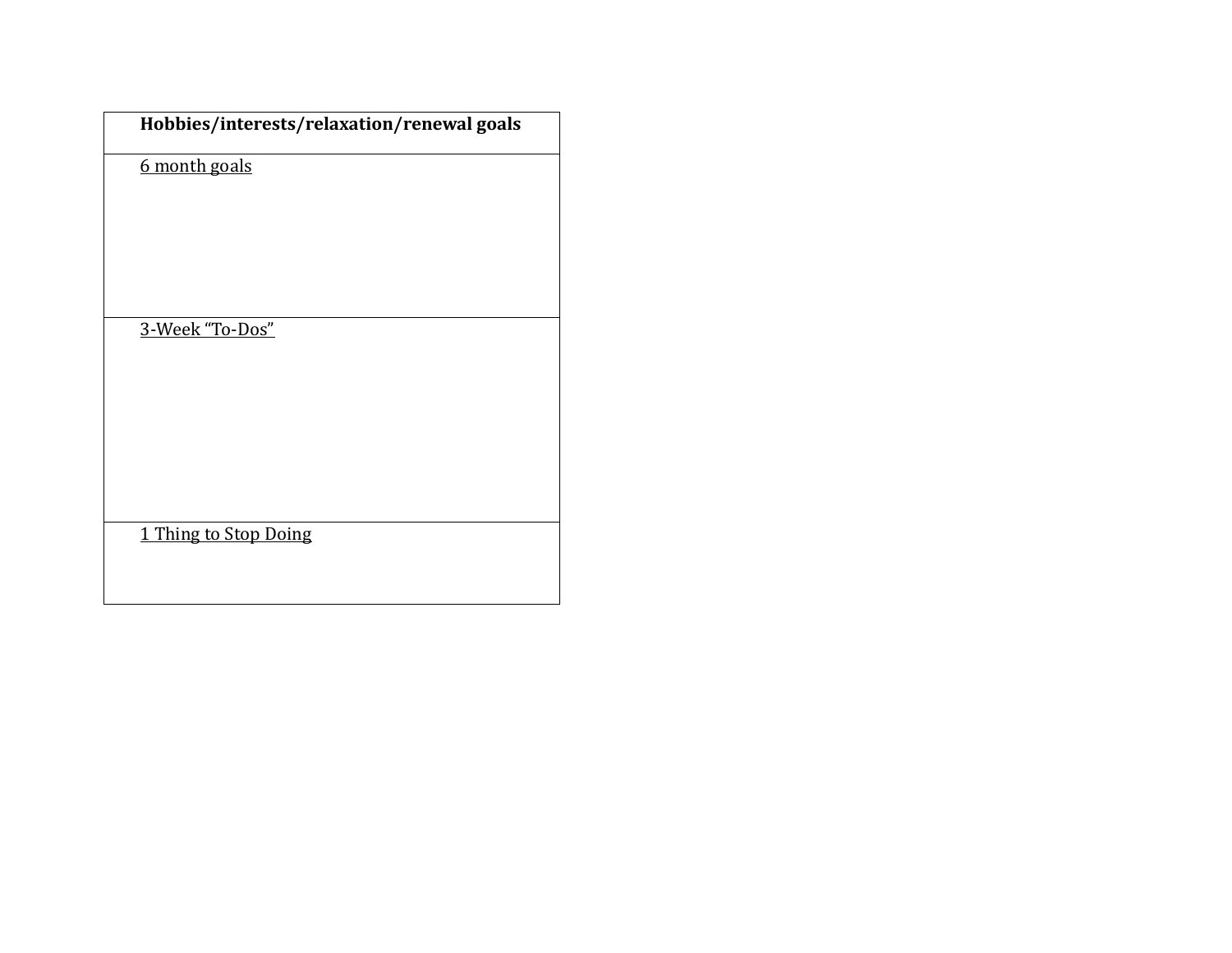## **Work-Related Goals**

| Performance goals     | Development/Advancement goals |
|-----------------------|-------------------------------|
| 6 month goals         | 6 month goals                 |
| 3-Week "To-Dos"       | 3-Week "To-Dos"               |
| 1 Thing to Stop Doing | 1 Thing to Stop Doing         |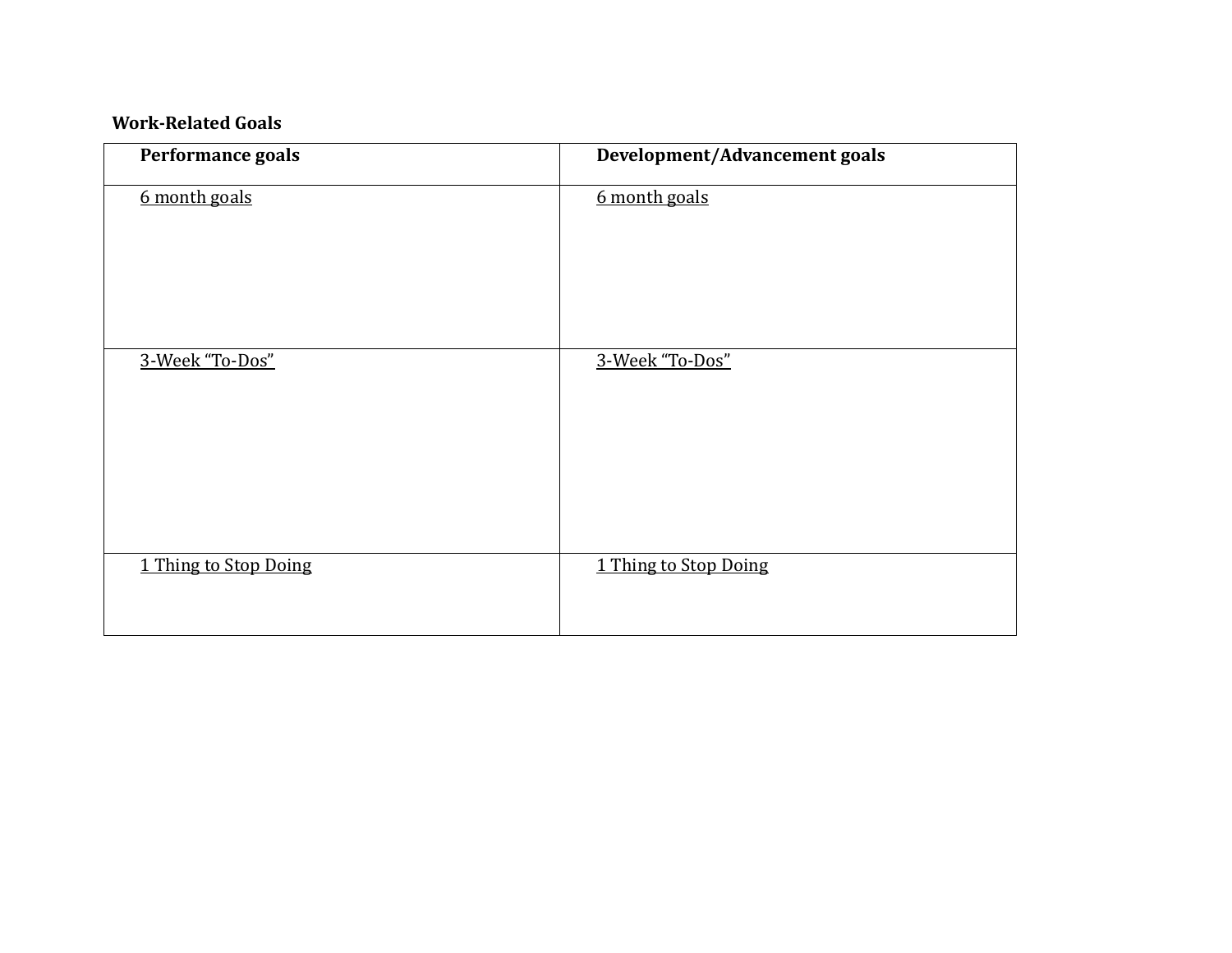| <b>Networking goals</b> | <b>Flexibility goals</b> |
|-------------------------|--------------------------|
| 6 month goals           | 6 month goals            |
| 3-Week "To-Dos"         | 3-Week "To-Dos"          |
| 1 Thing to Stop Doing   | 1 Thing to Stop Doing    |